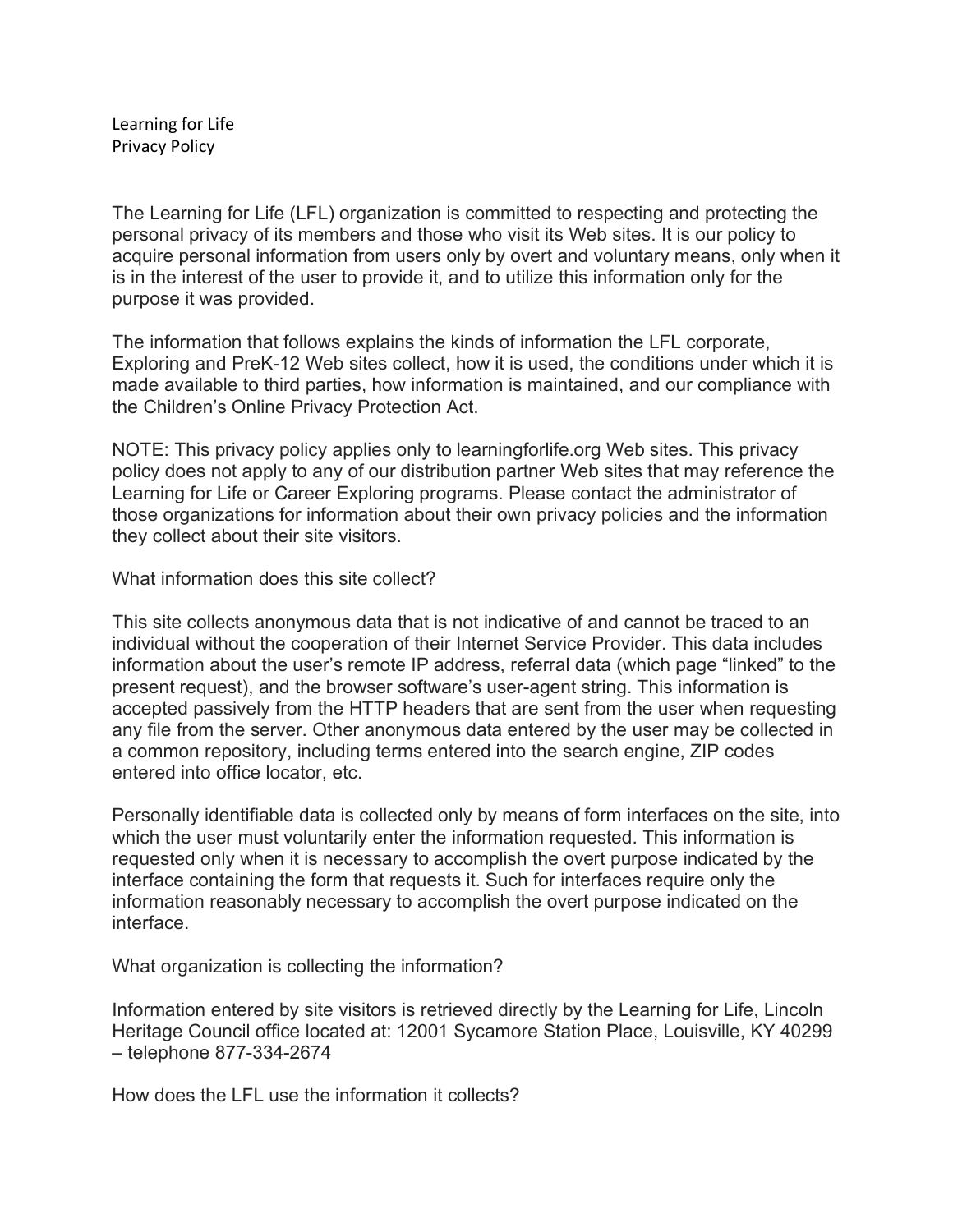The anonymous information collected is used to monitor the usage of this Web site and the interests of those who use it. Data such as the volume of traffic to the server, the number of visitors a certain section of the site receives each month, or the most popular search terms are analyzed to derive general statistics about the site's reach and the audience's usage patterns.

Personally identifiable information is used only for the express purpose for which it was submitted.

With whom does the LFL share the information that is collected?

The LFL does not share personally identifiable information about its web site visitors with anyone.

Reports, statistics, and other analysis of aggregate anonymous information may be shared within the organization or provided to third parties at the sole discretion of the Learning for Life. This information does not include any personally identifiable information.

Exception: the Learning for Life reserves the right to use all information at its disposal and to share this information with ISPs and other third parties as necessary to investigate any incident of misuse or abuse of its site, server, or information systems.

How does the LFL maintain the information it collects?

In most cases, personally identifiable information is not maintained. Once it has been used for its intended purpose, it is deleted. Because of the brevity of this interval, no mechanism is provided to enable users to alter or delete information they have submitted.

How does the LFL comply with the Children's Online Privacy Protection Act (COPPA) of 1998?

This legislation applies only to Web sites of a commercial nature. However, the Learning for Life considers it to provide sound advice for any Web site that is intended for use by children.

Therefore, Learning for Life does not use its Web site to collect any personally identifiable information from children under 13 years of age. Any input form that requests personally identifiable information that appears on an interface that is expected to be viewed by children under 13 years of age is accompanied by a notice that submissions cannot be accepted from users under 13 years of age. Where "age" or "date of birth" is requested, no information will be stored or transmitted unless the response indicates that the user is 13 years of age or older.